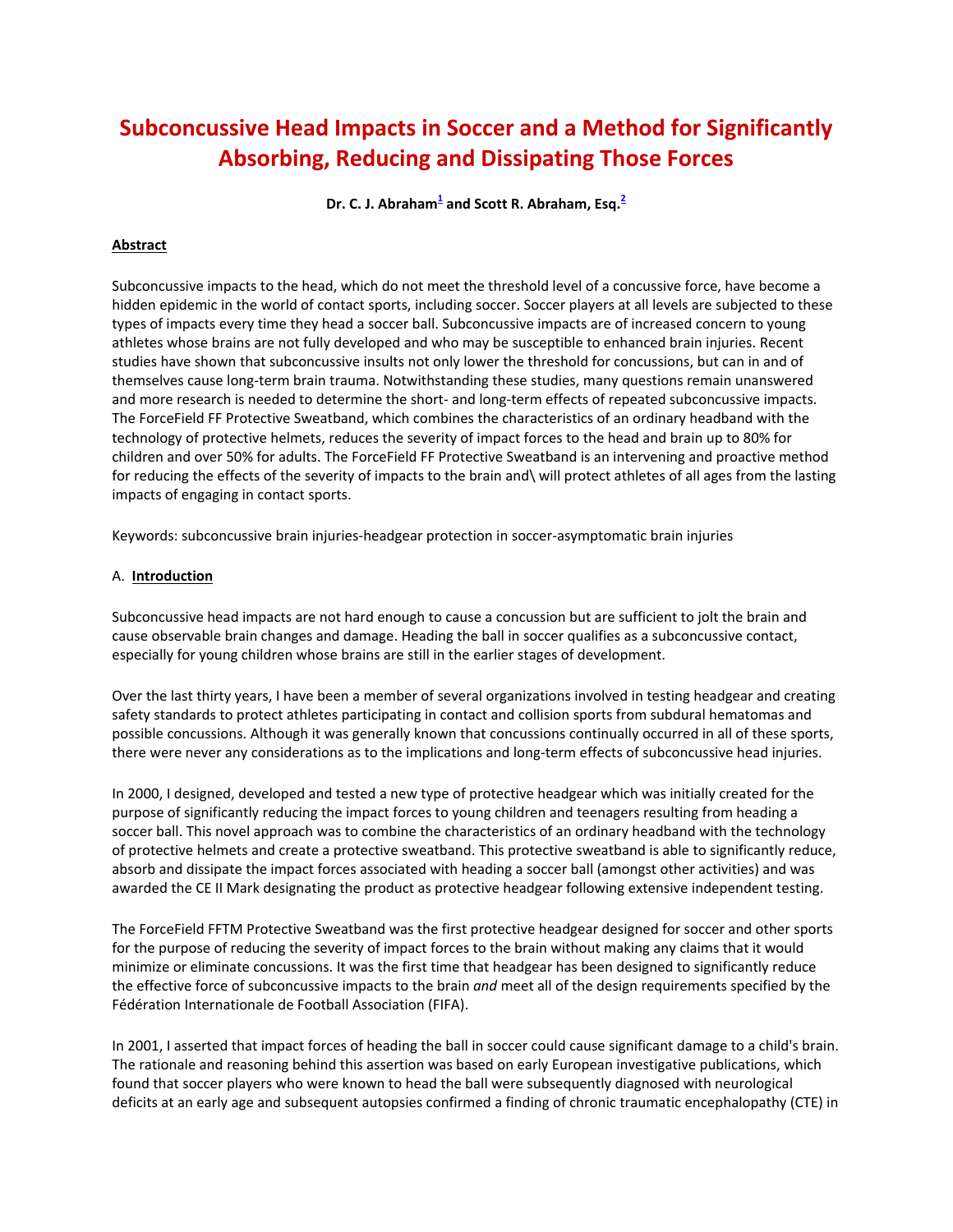these players. After reviewing these publications from a technical standpoint, I deduced that these players' brain injuries could not have been the result of only concussive impacts, but instead, that subconcussive impacts played a significant role in causing these injuries (Abraham, 2001).

As late as 2011, and despite evidence to the contrary, a few medical specialists treating concussions rejected claims that subconcussive impacts could cause permanent brain injuries to children; indeed, these specialists went so far as to state that children playing soccer and other contact sports could safely withstand over 1,000 hits per season without head protection.

#### B. **Recent Studies**

There are many football, soccer and rugby players at all levels of their respective sports who have suffered permanent brain injuries. Those individuals who played professionally may have enjoyed the glory and monetary rewards during their careers, but a large number of them have also lost a quality of life that has affected their mobility and their ability to remember, speak and think. Some of these individuals are unable to work following their professional athletic careers and sometimes are so debilitated by migraine headaches that they cannot participate in normal everyday activities.

The public has witnessed many former sports heroes in wheelchairs or using walkers and canes with their lives in shambles. These athletes take a number of medications each day to ease their headaches, calm their erratic moods, aid their sleeplessness and help with their depression. In some cases, these medications may not be enough: a number of former professionals in football and soccer have gone so far as to commit suicide, many finding this as the easiest way out.

Former athletes who have suffered concussions and permanent brain damage have donated their brains to the Sports Legacy Institute (SLI) and other medical researchers so they can be studied for brain disease. Can these studies help the medical and scientific communities better understand when the brain diseases commenced, the level of impact or impacts that led to these diseases, the mechanism of the impact(s), what part of the brain the diseases originated from, the rate of the progression? I am not aware of one peer review article that answers any of the above questions within a *reasonable degree* of scientific or medical certainty.

SLI is studying both long‐term effects of concussions and the damage which can be caused by multiple subconcussive hits. SLI now believes that *repetitive* subconcussive hits, like concussive impacts, can lead to CTE. The term "repetitive" is subjective and the amount varies with the level of subconcussive impact forces; the age, genetics and the neck and shoulder muscles of the individuals receiving those impacts; and the developmental level of the individual's brain. With those variables in mind, it would appear from a scientific standpoint that researchers will be initially satisfied with qualitative interpretations rather than quantitative. (2010)

Not one study involving the donated brains could determine whether subconcussive impacts contributed to the disease at any time prior to or during its progression. In fact, none of the investigators could ascertain whether subconcussive or concussive impacts caused, or how much each type of impact contributed to, the progressive brain disease. In "Your Body is Nothing Without a Brain," an article which I authored and which was published in the Spring 2011 issue of *Forensic Examiner*, I examined the subconcussive effects caused by heading a soccer ball and I asserted that subconcussive head injuries can be detrimental to young children. I also opined that subconcussive head injuries to young children may also have long‐term effects that can manifest themselves 20 to 30 years later and which are similar to those injuries suffered by adults in collision sports. Recent scientific and medical research has supported my opinion relating to cumulative subconcussive impacts.

Scientists agree that infants and preschoolers up to the age of seven have a substantially higher vulnerability to neurological trauma than adults. Some of the long‐term effects of trauma do not manifest themselves until the child has reached adulthood (Jeanette, 2001). Dr. Cynthia L. Beaulieu's findings show that children who sustained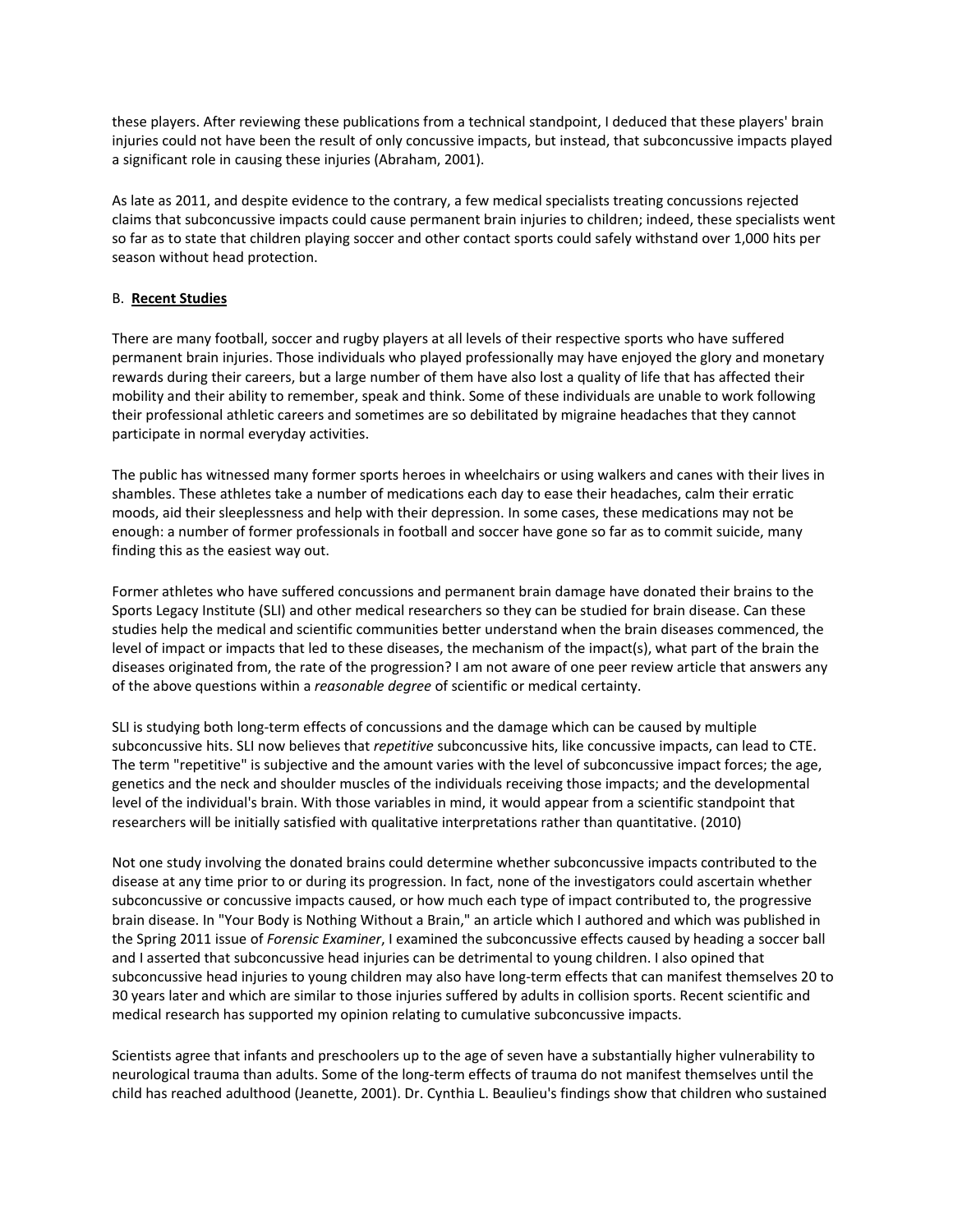head and brain injuries in the first five to six years of their lives exhibited less recovery of and greater impairment to intellectual skills as compared with children who were between six and 16 years old. Dr. Beaulieu reported that the age at which the injury was received and its severity dictate the rate and extent of recovery from deficits in language, memory, attention and academic and decision‐making skills (Beaulieu, 2002).

In a study of college football players at three Division I universities, Dr. Thomas McAllister, director of neuropsychiatry at the Dartmouth Hitchcock Medical Center, initially found that there were no significant lapses in cognition that might be considered a precursor to CTE. When the data was reexamined, it was found that 22% of those college players performed worse than expected on tests of verbal learning compared with only about 4% of athletes who engage in non‐contact sports (McAllister, 2012).

The individuals in these studies were young adults. What these studies failed to address is: (a) whether a young child, whose brain and neck and back muscles are not fully developed, would suffer the same long‐term effects as young adults; (b) whether there is a threshold for aging of the brain; (c) whether the number of hits or, more realistically, how hard the hits are, will be the catalyst for cumulative effects that will manifest itself in neurological deficits in the near future (or years from the initial impact); (d) how the actual number of hits can be a determining factor; and (e) does one need concussive in addition to subconcussive head impacts that will cause pathological events to accelerate the decline of cognitive function associated the with the aging of the brain.

Studies have established that if one part of the brain is damaged, other parts may learn to subtly duplicate the activity of that injured section. When this does occur, subtle differences cannot be measured by, for example, a simple impact test. As such, when young and older children receive subconcussive injuries, the impact may actually be greater if the uninjured portion of the brain imitates the portions that have been subjected to subconcussive impacts.

While these studies are informative, they do raise compelling questions that must be examined before we can have a full understanding of the potential injuries that children can sustain from subconcussive impacts:

- Does the damaged part of the brain progressively deteriorate?
- How can the subtle differences be measured?
- What is the rate of deterioration of a child's brain versus an adult's brain?
- How do stress variables, such as continual sports activities, television, school, and homework, affect the restitution of the brain?
- Does the child's brain ever return to normal following injury?
- Instead of becoming a neurosurgeon will the child become a lawyer? Will the same person become a postal worker instead of a teacher?

No one has any answers to these questions at the present state of medical research.

At present, it is not known whether asymptomatic subconcussive hits to the head trigger progressive degeneration of the brain tissue of children whose brain is not fully developed or at what level of trauma does progressive degeneration of the brain tissue, including the build-up of an abnormal protein tau. It is known in adults that these changes in the brain can begin months, years, and even decades after the last brain trauma. However, it is unknown whether a number of asymptomatic subconcussive hits to the head will manifest itself years after the traumatic insults resulting in various levels of progressive CTE. Moreover, we cannot presently ascertain at what level of impact force do the subconcussive hits change the asymptomatic symptoms and start exhibiting progressive degeneration. All of these questions have yet to be answered, but this does not undercut the importance of the answers to these questions if the medical profession is to fully understand the relationship of impacts to the brain.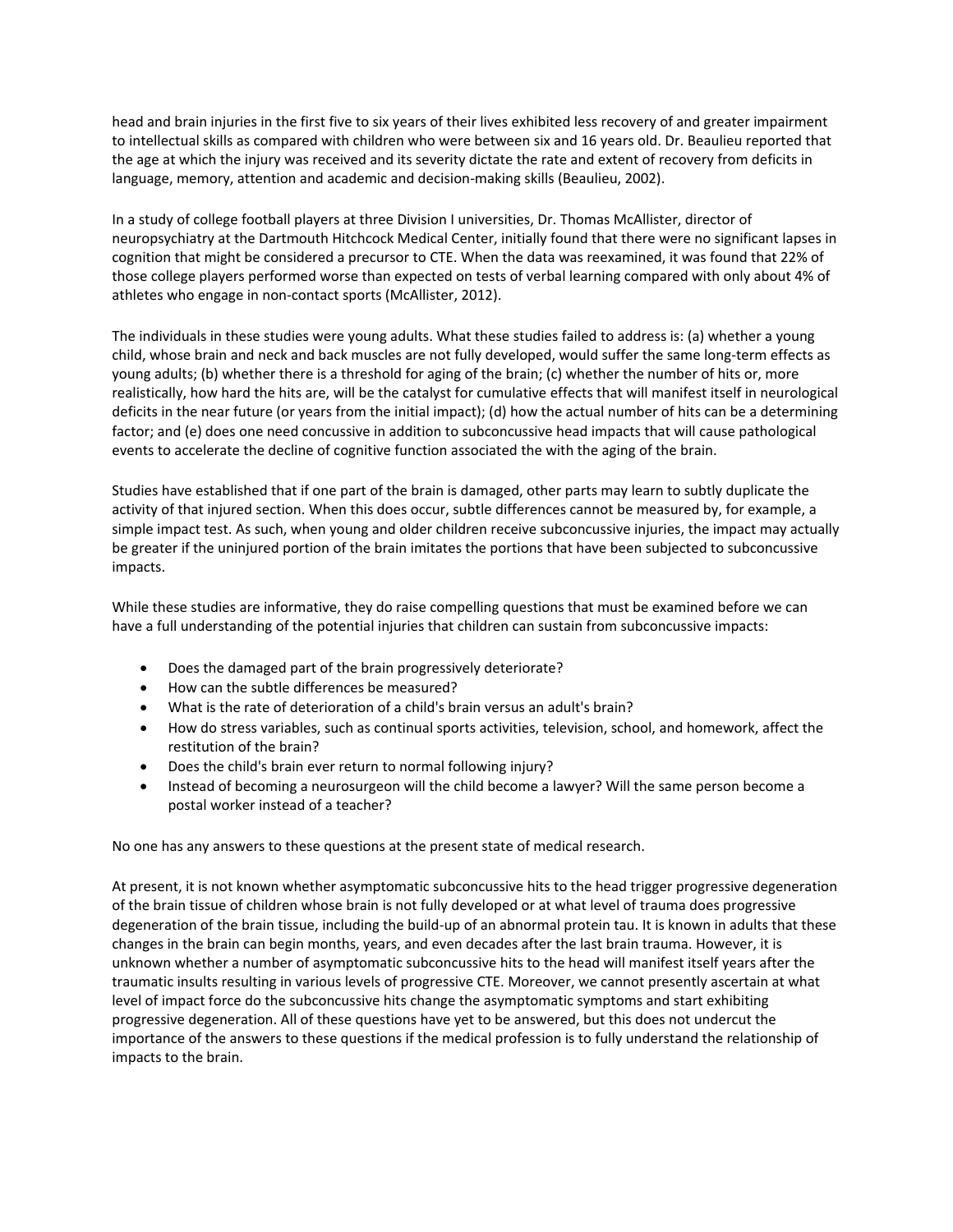In Australia, a study that was commissioned by the AFL Player's Association found that of nearly 600 former players surveyed, more than half had at least one concussion and more than a quarter had suffered three or more concussions. Critically, the study suggested that multiple hits to the head, not severe enough to cause concussions (known as subconcussive hits), may also lead to CTE.

In another study reported in the *American Journal of Sports Medicine*, Dr. Tracy Covassin reported that female and younger athletes take longer to recover from concussions than others (Covassin, 2012). The implications of these findings are extremely important and could change the nature of high-impact sports from professional athletes all the way down to young players, regardless of how administrators or spectators might feel.

What researchers found with CTE, which is defined by progressive neurodegeneration, is that the longer one survives with the disease, the worse it is going to get. It is a relatively slow disease that, in many cases, is associated with repetitive, mild brain impacts. Mild or not, it is still a type of concussion and is known as a disease of aging. With individuals who have experienced CTE, the symptoms start showing many years earlier than other diseases of aging like Alzheimer's disease. Instead of seeing these symptoms when people are in their fifties, sixties and seventies, researchers are now seeing them in individuals who are in their thirties and forties.

Subconcussive hits are essentially asymptomatic. When the players leave the field, they are most likely are not complaining about any symptoms. However, repetitive impacts may force the brain to move around inside the skull. Researchers are not only concerned about that movement, but also what is happening internally to the brain and the chemistry associated with the brain. They have found that, like with concussions, often there is movement and a change in brain chemistry when athletes experience subconcussive impacts.

New technology is being utilized to study the short‐ and long‐term effects of brain impacts. The Boston Research Group has found early signs of CTE in the brains of young football players using Magnetic Resonance Spectroscopy, which shows chemical changes in the brain. These changes indicate when the brain's function has been altered.

Australian researchers have pioneered the development of two‐dimensional spectroscopy which shows the chemicals present in the brain with much more clarity than ever before. They are able to identify chemical fingerprints in the two-dimensional spectrum identifying chemicals that are associated with repetitive head injury in rugby players.

Dr. Carolyn Mountford, Professor of Radiology at the Harvard Medical School, who is also associated with the Boston Research Group, set up the Centre for Magnetic Resonance in Health in New Castle, Australia. Researchers there have been able to examine and monitor brain chemistry. Their findings to date indicate that repetitive hits to the head do in fact cause a difference in brain chemistry. They are in a position to now examine an athlete's brain before and after a head injury. To this end, these researchers are also using functional Magnetic Resonance Imaging (MRI), Diffused Tensor Imaging and (1)H‐MR Spectroscopy which can predict the outcome of an individual's concussion and should provide novel and expanded research into the understanding of head injuries, whether they be subconcussive or concussive.

The Murdock Children's Research Institute in Melbourne, Australia reported that approximately one‐third of the school‐age children and adolescents have been found to suffer head injuries when they were admitted and examined in the emergency room.

Professor Mark Stevenson of the Monash Injury Institute in Victoria, Australia, believes that head injuries occurring in his country is a hidden epidemic among non‐professional sports. He also discovered that players who have received a head injury the season before were twice as likely to be injured again the next season. There was no differentiation between cumulative subconcussive head injuries versus actual concussions (Stevenson, 2009, 2011).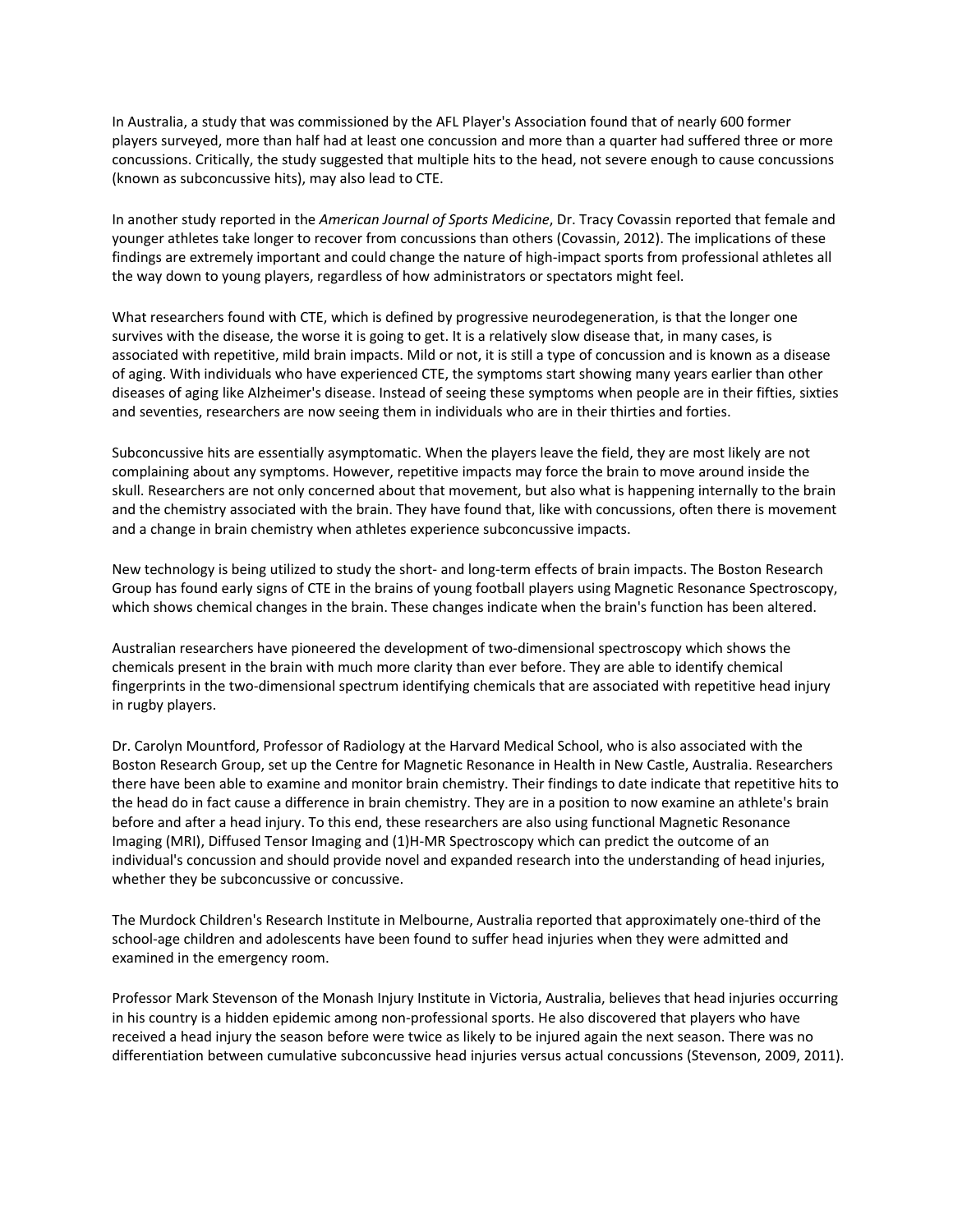In the past, soccer has taken a back seat to the National Football League (NFL) with respect to head injuries and has also received less press about the very serious topic of brain damage. Although there have been voluminous reports on concussions in the NFL, there have been only a handful of studies pointing out a distinct possibility of brain damage arising from soccer. One of the risks of brain injury in soccer comes from the ball itself. Many scientists now believe that brain damage can occur from subconcussive impacts as well as concussions. As discussed, subconcussive impacts (which can occur from heading a soccer ball) are simply impacts to the head that are not hard enough to cause a concussion but are hard enough to jar the brain and cause some observable changes and damage.

A 1998 report by Drs. Sortland and Tysvaer in *Neuroradiology* studied 33 former soccer players for the National Football team of Norway. The report concluded that atrophy of the brain was probably caused by repeated small head injuries during the soccer play, mainly in connection with heading the ball (Sortland, *et al.*, 1998).

Researchers have also made other findings concerning soccer players:

- a. Increased neurologic symptoms such as headaches, heading related migraine, neck pain, and dizziness (Tysvaer, *et al.*, 1981, 1989; Barnes, *et al.*, 1998; Boden, *et al.*, 1972);
- b. Neuropsychological changes in soccer players as compared with hospitalized controls (Tysvaer, 1991);
- c. Neurodiagnostic findings of ventricular changes and atrophy in 10% to 33% of former soccer players (Sortland, *et al.*, 1989);
- d. MRI changes in nine of 20 members of the U.S. National Team, some with focal atrophy (Jordan, *et al.*, 1996); and
- e. More frequent abnormal electroencephalographies in active male soccer players as compared with male non‐athletes (Tysvaer, *et al.*, 1989).

Dr. Michael Lipton, of the Albert Einstein College of Medicine, stated in a more recent study that "repeated heading could set off a cascade of responses that could lead to degeneration of brain cells." In Dr. Lipton's study, he assessed the brains of 32 amateur soccer players. The average age of those soccer players was approximately 31 years old and each player reported having played soccer since childhood. Dr. Lipton found compelling evidence of brain changes that look similar to traumatic brain injury resulting from heading a soccer ball with high frequency. He further opined that given soccer's popularity worldwide given children's extensive participation in the sport, these are findings that should be taken into consideration in order to protect soccer players (Lipton, et al, 2009)

Although much more research is needed concerning the long‐term effects of heading soccer balls, a number of other studies have drawn a causal link between the dangers of playing soccer and the diagnosis of early onset Parkinson's disease, including players diagnosed as early as 35 years of age. Other players have been diagnosed with early onset amyotrophic lateral sclerosis, behavioral and cognitive problems, depression and many neurological deficits as a direct result of suffering repeated subconcussive impacts during their soccer careers.

As the information involving head injuries and concussions becomes more widely known, parents may think twice before signing their children up for soccer teams which require their players to head the ball during practice and in games. It certainly would not be unreasonable for parents to specify that their children not be involved in heading until they learn more about the brain. There are no published reports of professional athletes suffering from CTE in large numbers. However, that does not rule out cognitive impairment due to subconcussive impacts.

A study performed at Purdue University monitored high school football players for two seasons using helmet‐ sensor impact data from each player. This data was compared with brain imaging scans and cognitive tests performed before, during and after each session. Researchers also evaluated players using functional magnetic resonance imaging (fMRI), which indicate the parts of the brain which are most active during specific tasks, along with computer-based neurogenative screening tests. The helmet sensors indicated that the impact forces to the players' heads ranged from 20 Gs to more than 100 Gs. A soccer player heading a ball experiences an impact of about 20 Gs (Breedlove, *et al.*, 2010, 2012).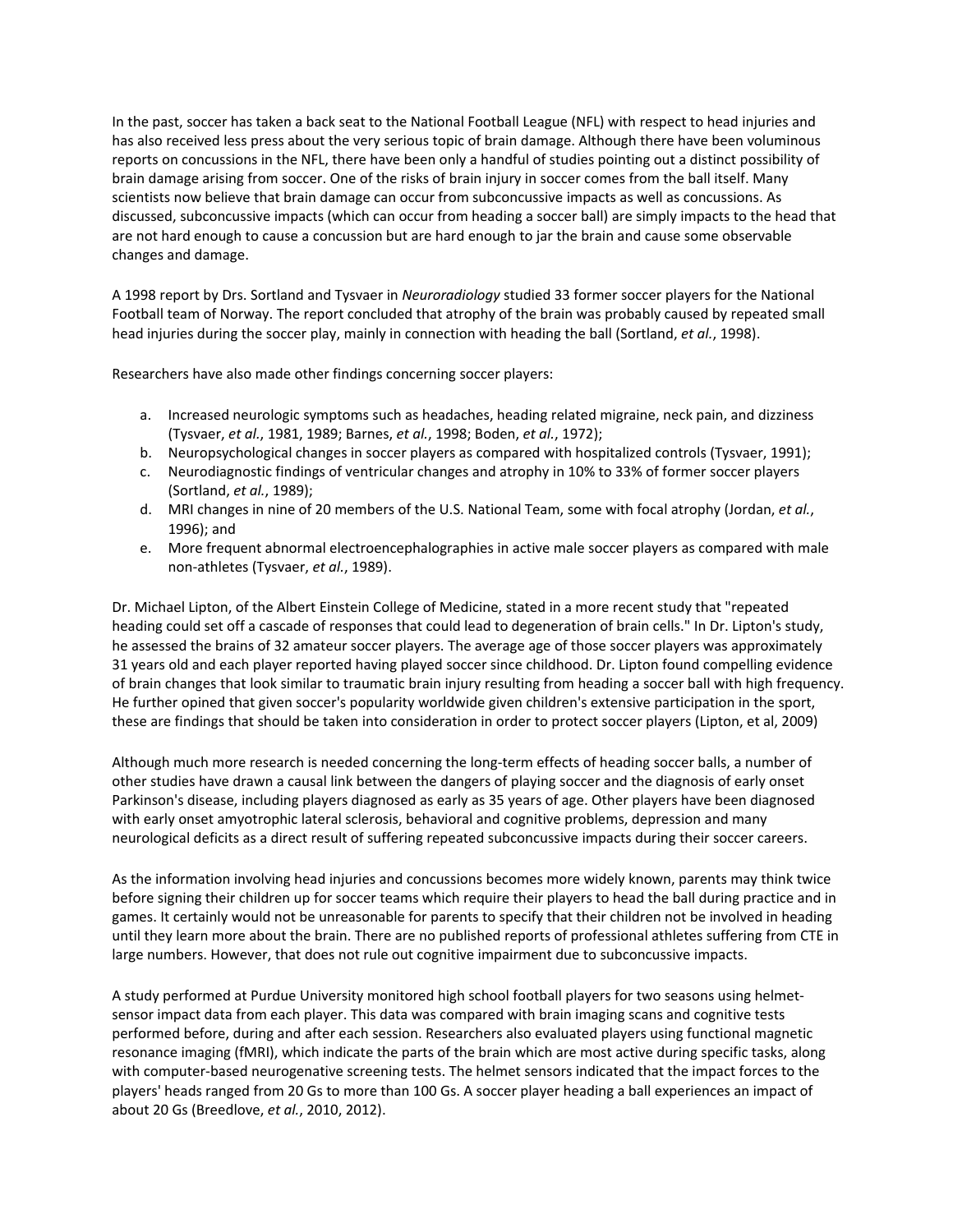It was found that these players were adapting their mental processes to deal with brain changes. These researchers believe that the changes in brain activity suggest that a player has to use a different strategy to perform a task, and that is likely because functional capacity is reduced. Moreover, the level of change in the fMRI signal is significantly correlated to the number and distribution of hits that a player takes. Lastly, the researchers concluded that performance does not change, but that brain activity changes, showing that certain areas are no longer being recruited to perform a specific task. Dr. Eric Nauman, an associate professor of mechanical engineering and an expert in the central nervous system and musculoskeletal trauma, stated that the most important implication of these new findings by researchers at Purdue University is the suggestion that a concussion is not just the result of a single impact, but instead is really the totality of impacts which took place over the course of a period of time. Dr. Nauman further concluded that the subconcussive impact which brought on the concussion is arguably the "straw that broke the camel's back."

Brain scans in the Purdue University study also showed differences among high school football players over the course of a two‐year period, suggesting that concussions are likely caused by many hits over time and not by a single blow to the head, as commonly believed.

Most clinicians would say that if an athlete does not have any symptoms of a concussion, then there are no significant, treatable issues. However, Dr. Larry Leverenz, an expert in athletic training and a clinical professor of health and kinesiology at Purdue University, has found that there is a significant change in brain activity and behavior, even when an athlete does not exhibit symptoms of a concussion (Leverenz, et al, 2010, 2012). Purdue's investigators found that 17 of the football players that they examined showed noticeable brain changes even though those players did not receive concussions. The researchers have now expanded their studies to include girls' soccer to ascertain whether females are affected differently by concussive and subconcussive impacts than males and to study athletes who do not wear protective headgear.

The research findings published by the Purdue University research team present a significant issue with respect to head and brain injuries in sports. Their research suggests that athletes may suffer a form of injury that is extremely difficult to diagnose. This is especially important for young athletes because the brain is still developing. Even though subtle unexpressed damage does not manifest itself as a concussion, it could affect the youth's brain later in life. These researchers opined that there is definitely a buildup of damage before a concussion occurs. Although it is impossible to predict when the final insult may occur, it becomes even more critical to take proactive measures to prevent it.

Dr. Steven Broglio, Director of the Neurotrauma Research Laboratory at the University of Illinois, Urbana-Champaign, has found that multiple subconcussive or concussive traumas to the brain will produce a decline in brain function. Dr. Broglio's research involved 160 controlled subjects with no history of concussions and 62 controlled subjects who had a prior history of concussions. Dr. Broglio used balance and walking assessments along with brain electricity studies. The research was a foundation for "hit count" proposals and his work demonstrated electroencephallographic and motor control changes in otherwise healthy individuals with a history of concussions. Dr. Broglio hypothesized that subconcussive head impacts as well as concussive impacts set about a cascade of pathological events that accelerated declines in cognitive function typically associated with the aging process. This study was the first to quantify improvements in the sensitivity biomechanical measure to incidents of concussion when impact location is considered. The results of Dr. Broglio's research also suggested that each player may have a unique head injury tolerance that is reflected in the distribution of impact severity measures for all non-injurious impacts for that player. He found that certain subject athletes sustained high magnitude head impacts frequently and did not sustain a concussion while others sustained a head injury after relatively few and minor head impacts (Broglio, *et al.*, 2007).

Dr. Andrew Lees, an English neurologist and author, extensively studied the case of Ray Kennedy, who played professional soccer in the English Premier League from 1968 to 1984 and retired from the game at the age of 32, having already started to feel the effects of Parkinson's disease. Dr. Lees concluded that Kennedy's illness could have been detected 14 years before he was diagnosed at the age of 35 using the medical technology available at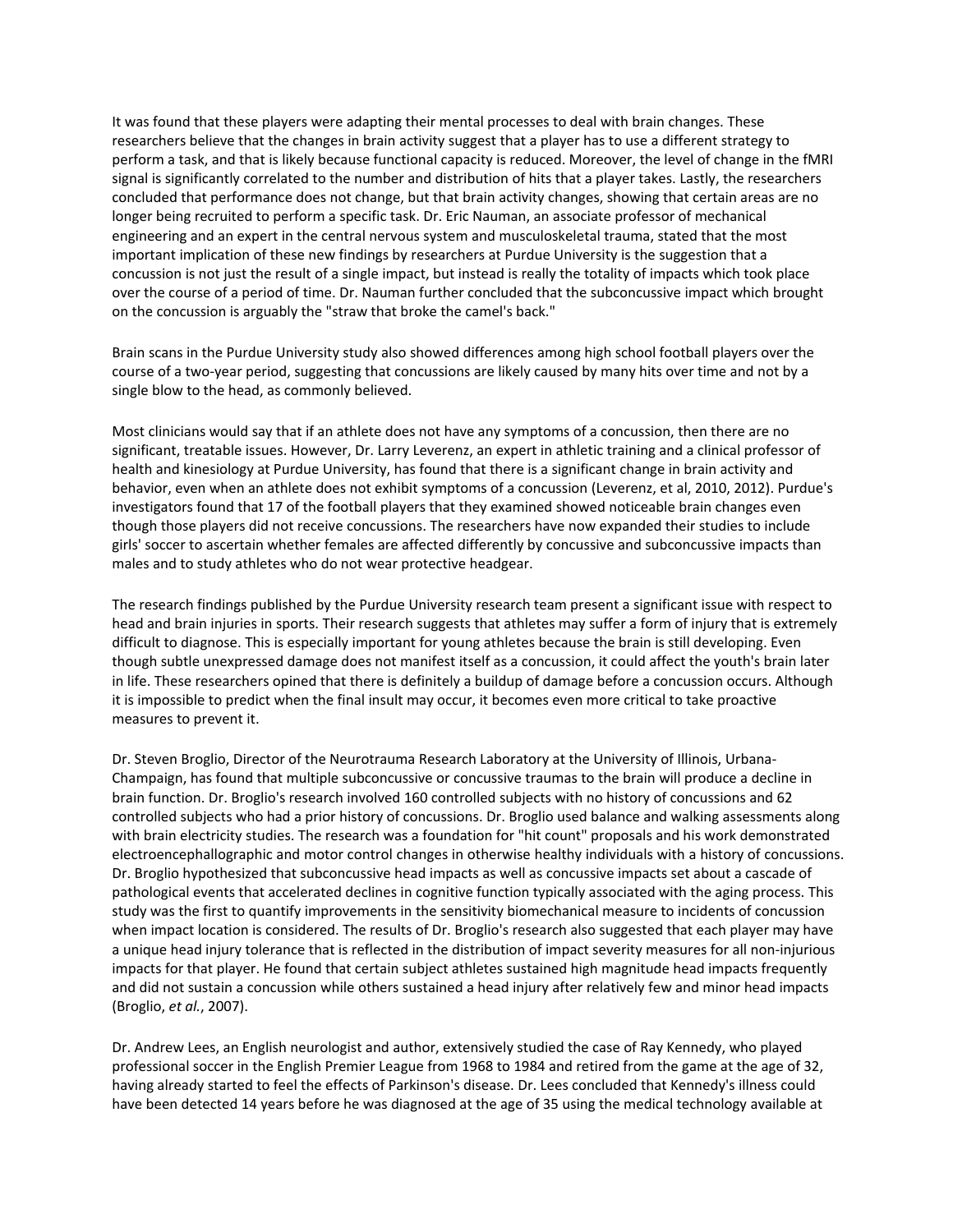that time (Lees, 1993). Jeff Astle, another professional English soccer player, died suddenly in 2002 at the age of 59. The coroner determined that the cause of death was a degenerative brain disease and failing mental ability in Astle which had first become apparent as much as five years earlier. During his professional career, Astle was considered an exceptional header of the ball and the coroner found that the repeated subconcussive impacts had been the cause of his death. While the leather soccer balls used in Astle's playing days were significantly heavier (especially when wet) than the soccer balls used today, the minor head traumas that led to his death must be noted.

#### C. **A Method for Significantly Absorbing, Reducing and Dissipating Subconcussive Impacts**

Although it may seem obvious, most people who allow their children to participate in soccer and other contact sports are unaware that minor, repetitive brain impacts can cause long-term damage. There is documentation that continuous or additional sub‐concussion level impacts can result in long‐term neurological deficits that manifest themselves during the playing time or after the individual is retired from the sport. In fact, subconcussive impacts can easily result in reducing the threshold of temporary and/or permanent brain injuries.

Rather than chemically or medically intervene with the injured brain, I have invented and patented a protective sweatband for the sport of soccer that reduces the risk and severity of head impacts to soccer players and participants in many other activities (Abraham, 2001, 2002, 2004, 2005, 2009). The gamut of activities and test data associated with the protective sweatband can be found at www.forcefieldheadbands.com. The sweatband can be worn for a variety of sporting activities. It comprises inserts based in helmet technology for the purpose of reducing the severity of the impact forces. Unlike a typical headband, it also incorporates protective inserts of a semi-rigid material within the tubular band.

In independent studies, the ForceField FFTM Protective Sweatband was found to reduce the severity of impact forces to the head and brain up to 80% for children and over 50% for adults. After six months of independent testing, it was awarded a CE II Mark in Europe and designated as "protective headgear." To emphasize the intent of the product, it does nothing more than to reduce the magnitude and severity of the impact forces to the protected areas. In addition to absorbing and dissipating impact forces to the head and brain, the product acts just like an ordinary sweatband; it breathes and absorbs and dissipates perspiration.

From a qualitative standpoint, reports by coaches in high schools and colleges have stated that, for the first time, there has been a significant reduction in head injuries on their teams and that the downtime for those types of injuries has been greatly reduced. In most instances, there was no reported downtime on women's soccer teams due to brain injuries. This may establish that the findings and reports by researchers at Purdue University are accurate and that subconcussive impacts play an extremely important role in causing significant and long-term brain injuries. The utilization of the ForceField FFTM Protective Sweatband, an intervening and proactive method for reducing the effects of the severity of impacts to the brain, will reduce the number of reported brain injuries as a function of the effectiveness of the intervening protocol.

Furthermore, we know that young athletes are more at risk for concussions due to their disproportionately large head size compared to their body size and weakness of their neck musculature. Young children recover more slowly from subconcussive and concussive insults than adults and their brains continue to develop and mature, laying down myelinated fiber tracks until they are in their mid-twenties. Protective sweatbands would be a partial intervention and answer to reducing the severity of impacts to children's brains.

A "baseline" neurocognitive test measures things like visual and verbal memory, reaction time and cognitive processing speed prior to an injury. It provides a "before" snapshot for doctors treating a patient with a concussion to help determine when he or she has fully recovered. The baseline test does not measure a level or effect of prior subconcussive injuries. The accuracy of those tests may be questionable since many medical specialists have found young people having concussive symptoms well after a year has passed. There have been many concussed soccer and other sports players that have consistently passed the test and continued to play until their brain injuries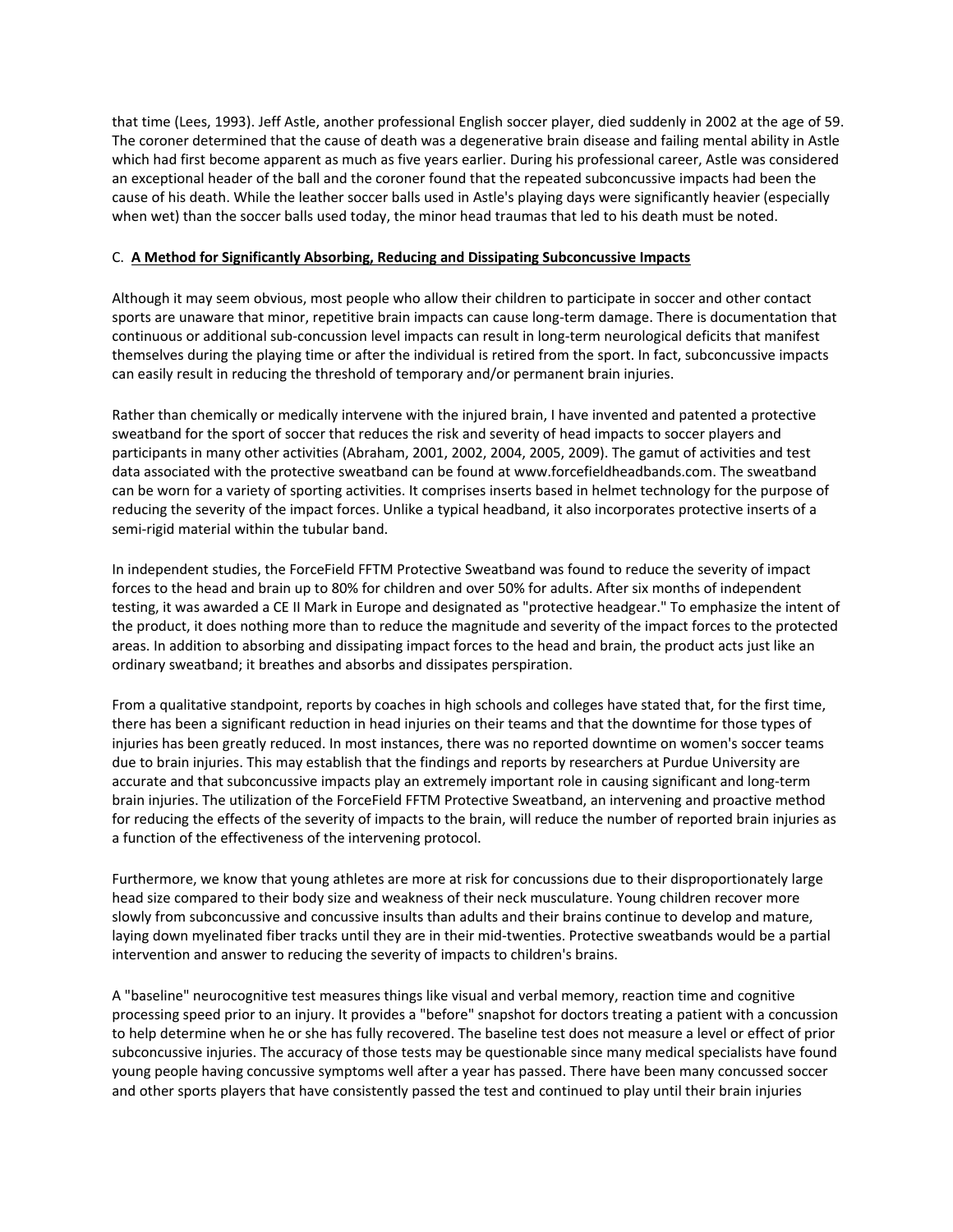forced them to retire. If that is the case, how reliable is it especially in testing subconcussed and/or asymptomatic brain injured younger athletes whose brains are still developing?

The Fédération Internationale de Football Association (FIFA), the international regulating body for the sport of soccer, and the United States Soccer Federation (U.S. Soccer), the official governing body of the sport of soccer in the United States, do not endorse the use of protective headgear but allow it under certain strict conditions. While the use of shin guards is compulsory by both organizations, they only permit the use of protective headgear when its material make‐up is *completely* soft, has memory, and does not interfere with heading the ball.

In contrast to the compulsory use of shin guards to protect the shins, protecting the brain is merely optional. The brain is the most important part of a body. It controls everything we do. Why should protecting the brain be an option? Since when are shins more important than a child's developing brain?

Anson Dorrance, coach of the women's soccer team at the University of North Carolina and winner of 19 national championships, noted that the compulsory use of shin guards did not change the nature of soccer contrary to the initial objections by the officials. Dorence predicts that protective headgear will not change the game of soccer either.

Coaches, athletic trainers, parents and schools at all levels have a non‐delegable duty to protect and look after the safety and welfare of children whose brains are not fully developed and have been proven to be susceptible to subconcussive impacts. Researchers have proven time and time again that there are changes taking place in the brain when young individuals are exposed to subconcussive impacts. If the technology allows for the invention and development of non‐intrusive headgear that is capable of reducing the severity of impacts to the head and meets FIFA's requirements, one would think that officials responsible for the safety, welfare and health of the millions of children would require that protection of the brain be included as a necessary precaution.

With no scientific or medical rationale, neurosurgeons have asserted that three concussions are sufficient to cause lasting impacts on the brain. However, as we all know, there have been reports of children receiving one concussion and having symptoms for years after the initial insult. It is utter nonsense that parents should expose their children to the possibility of two or more concussions. No one should assume anything about a child's brain nor the accuracy of the theory that a child can suffer three concussions before a parent believes that "enough is enough." Phillippe Pinel once opined that, "a wise mom is cautious how she becomes the echo of a commonly received opinion." *Especially, if that opinion is incorrect*.

I have solved part of the problem in reducing the severity of impacts to the head with an inexpensive, patented headband that is also internationally designated as a protective sweatband. The CE II Mark designates the headgear as protective headgear. The industry recognizes that there is no headgear manufactured or available anywhere in the world that can eliminate concussions. However, if the magnitude of subconcussive hits can be effectively and significantly reduced, it becomes wholly unnecessary to compromise a child's brain. Respected researchers have found that subconcussive impacts can damage the brain even though the young person is observed to be asymptomatic. Allowing continuous subconcussive impacts to occur without protecting a developing brain would be contrary to acceptable and rational thinking.

The potential for long-term brain injury due to exposure to a number of subconcussive impacts to the brain, directly or indirectly, could present a major medical and public health concern because of the millions of soccer players worldwide. Of even more concern are the millions of soccer players who have already been subjected to repeated subconcussive impacts who will not become aware of the long‐term effects until many years into the future. Any detrimental effect can manifest itself and become clinically evident in the future.

It should be noted that exposure to subconcussive head trauma may not significantly affect everyone. However, for the segment of young children whose brains are affected by subconcussive head contacts, it is presently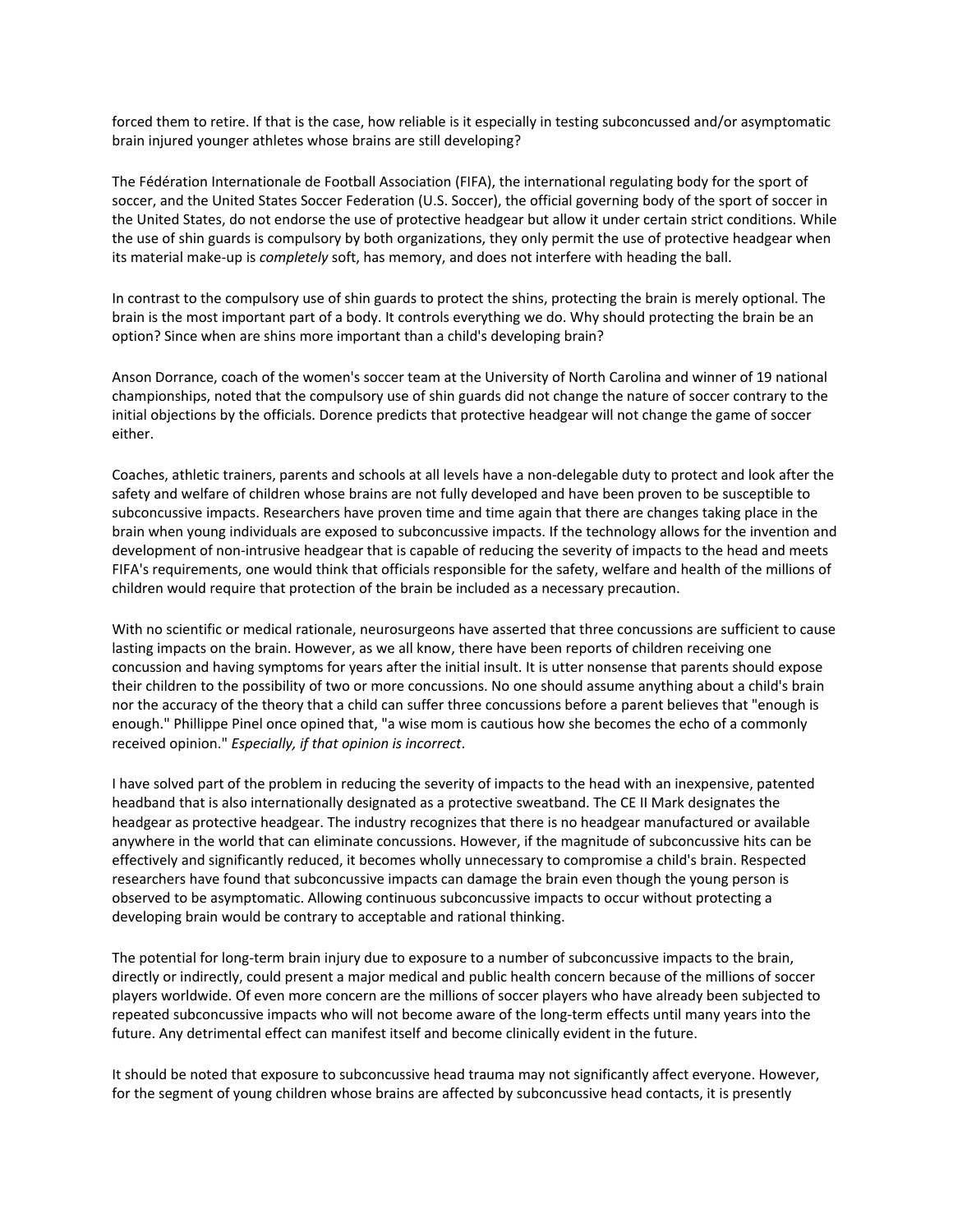unknown what types of cognitive issues they will face in the future. If sports officials can intervene by using protective headgear that will not interfere with the game and, at the same time, significantly reduce the direct impact forces to the brain of young children, it seems incredulous that children should be placed at risk. If one concussion can have long‐term effects, including learning difficulties and other issues that impact the child's overall quality of life, one must ask: is it worth the risk of not protecting the brains of young children? No one is immune to head injuries in soccer or other contact or collision sports.

While many researchers believe that small repetitive subconcussive brain injuries in young children can manifest themselves during their playing time or after they have stopped playing, it can also affect their quality of life in later years. Most parents of these young children, their coaches, league officials and school officials are not privy to this information. More importantly, subconcussive impacts can easily result in reducing the threshold of temporary and/or permanent injuries. As such, even if a specialist incorrectly asserts that subconcussive impacts may not lead to lasting effects, the fact that subconcussive hits can lower the threshold for a concussive impact should be worrisome to us all.

In the field of products liability involving the development of a product that could pose a risk of harm to the consumer, it is the non‐delegable responsibility of the manufacturer to perform a risk analysis on that product prior to placing it in the stream of commerce. Using the available technology, the manufacturer must design out all of the inherent risks associated with the foreseeable uses and misuses of the product. If that is not feasible, then the manufacturer must create warnings and instructions for that product so that the risks can be reduced and/or eliminated. If that is not done and a consumer is injured, the manufacturer is liable for all of the injuries and damages.

The same principles hold true in sports. If the individuals in charge of the young athletes are on notice of how to reduce the risk of brain injuries and fail to avoid and/or minimize those risks and children under their care are injured, then that child was exposed to an enhanced risk. The coach and the league could be legally responsible. All of the people associated with the sport of soccer have the same opportunity to minimize these risks. The question is whether they will be rational and look after the safety and welfare of the young children or blatantly ignore the research and findings of respected medical researchers and scientists.

## **References**

- 1. Biomechanical Correlates of Symptomatic and Asymptomatic Neurophysiological Impairment in High School Football. Evan L. Breedlove, Meghan Robinson, Thomas M. Talavage, Katherine E. Morigaki, Umit Yoruk, Kyle O'Keefe, Jeff King, Larry J. Leverenz, Jeffrey W. Gilger, Eric A. Nauman, *Journal of Biomechanics*, vol. 45, no. 7, pp. 1265‐1272, Apr 2012.
- 2. Functionally‐Detected Cognitive Impairment in High School Football Players Without Clinically‐Diagnosed Concussion. Thomas M. Talavage, Eric Nauman, Evan L. Breedlove, Umit Yoruk, Anne E Dye, Katie Morigaki, Henry Feuer, Larry J. Leverenz, *Journal of Neurotrauma*. Oct 2010, online ahead of print.
- 3. Neurocognitive Performance of Concussed Athletes When Symptom Free. Steven P. Broglio, PhD, ATC, Stephen N Macciocchi, PhD, ABPP, and Michael S Ferrara, PhD, ATC.
- 4. Beaulieu, C. L. (2002). Rehabilitation and Outcome Following Pediatric Traumatic Brain Injury, 82 Surgical Clinics N. AM. 393.
- 5. Jeanette, R. M. (2001). Predictors of Outcome in Severely Head‐Injured Children, 29 Critical Care Med. 534.
- 6. Thomas W. McAllister, MD American Academy of Neurology, May 16, 2012
- 7. Abraham, C. J., Impact and Energy Absorbing Product for Helmets and Protective Gear, US 6,378,140 April 30, 2002
- 8. Abraham, C.J., Apparatus For Enhancing Absorption And Dissipation Of Impact Forces For Sweatbands (filed August 22, 2002 Appl. No. 10/225,866), U. S. Patent No.: 6,675,395, Jan.13, 2004.
- 9. Abraham, C.J., Apparatus For Enhancing Absorption And Dissipation Of Impact Forces For Sweatbands Used In Connection With Helmets (filed June 10, 2003 Appl. No. 10/457,856), U.S. Patent No.: 6,978,487, December 27, 2005.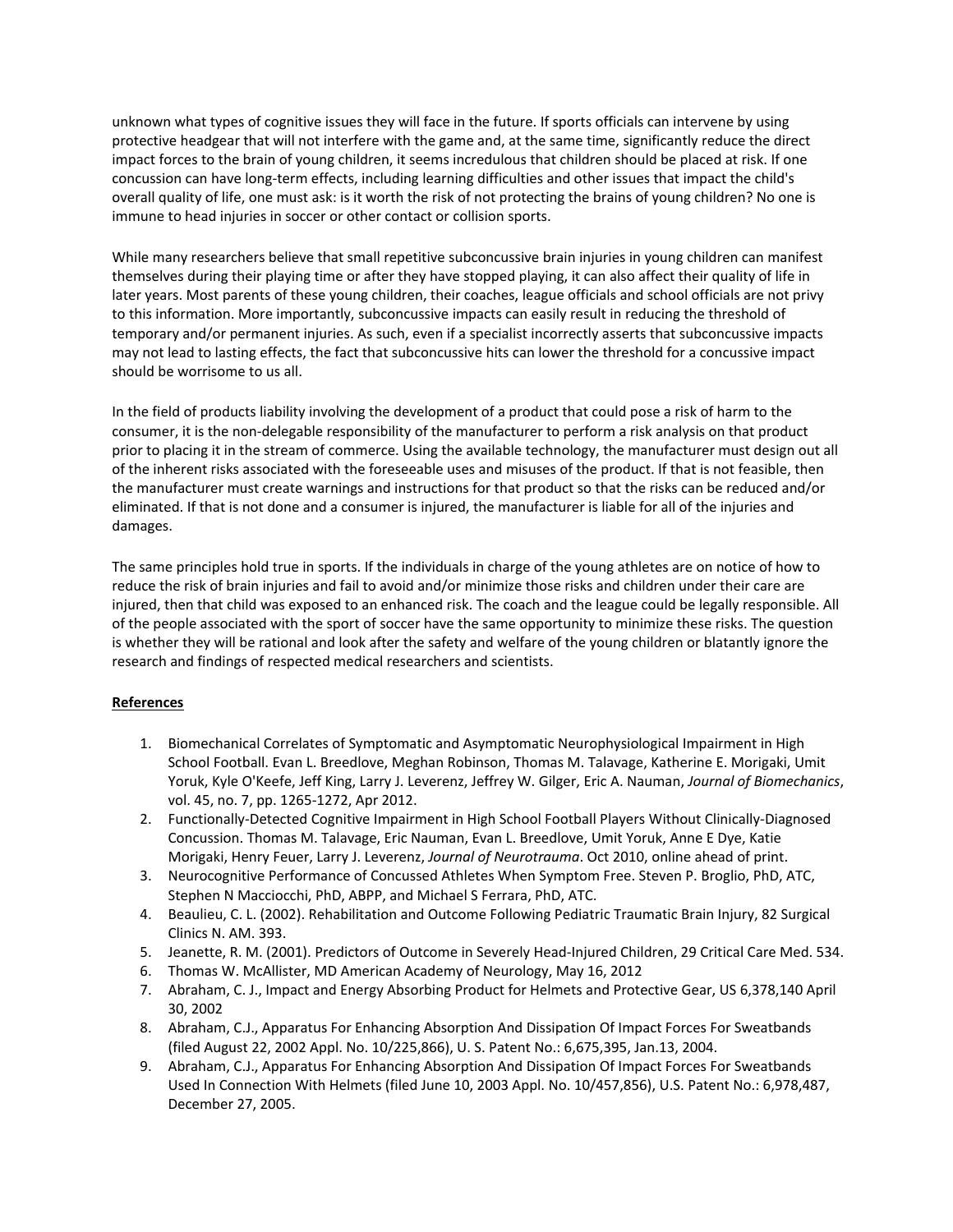- 10. Abraham, C.J., Apparatus For Enhancing Absorption And Dissipation Of Impact Forces For Sweatbands (filed November 17, 2005 Appl. No. 11/281,073, published March 30, 2006) U.S. Patent No.: 7,234,174 issued June 26, 2007 (Continuation‐in‐Part claiming the benefit of the filing date of the August 22, 2002 non‐provisional patent application No. 10/225,866).
- 11. Abraham, C.J., Apparatus For Enhancing Absorption And Dissipation Of Impact Forces For All Protective Headgear: U.S. Patent 6,272,692, Aug. 14, 2001.
- 12. Abraham, C.J., Registration Certificate No.: 2008/03600 covering Apparatus For Enhancing Absorption And Dissipation Of Impact Forces For Sweatbands (South Africa): Accepted and issued on February 25, 2009.
- 13. The Role of Age and Sex in Symptoms, Neurocognitive Performance, and Postural Stability in Athletes After Concussion. Tracey Covassin, PhD, ATC , R.J. Elbin, PhD, William Harris, MS, Tonya Parker, PhD, AT, ATC and Anthony Kontos, PhD, Am J Sports Med June 2012 40 1231‐1233;
- 14. Anderson V., Godfrey C., Rosenfeld JV., Catroppa C. 10 year outcome from childhood traumatic brain injury. International Journal Of Developmental Neuroscience 30 : 217 ‐ 224(2012)
- 15. Hollis, S., Stevenson, M., McIntosh, A., Shores, E., Finch, C., 2011, Compliance with return‐to‐play regulations following concussion in Australian schoolboy and community rugby union players, *British Journal Of Sports Medicine [P]*, vol e, BMJ Group, United Kingdom, pp. 1‐6.
- 16. Hollis, S., Stevenson, M., McIntosh, A., Li, L., Heritier, S., Shores, E., Collins, M., Finch, C., 2011, Mild traumatic brain injury among a cohort of rugby union players: predictors of time to injury, *British Journal Of Sports Medicine [P]*, vol 45, BMJ Publishing Group, United Kingdom, pp. 997‐999.
- 17. Hollis, S., McIntosh, A., Stevenson, M., Shores, E., Collins, M., Taylor, C., 2009, Incidence, risk, and protective factors of mild traumatic brain injury in a cohort of australian nonprofessional male rugby players, *American Journal of Sports Medicine [P]*, vol 37, issue 12, Sage Publications Ic, United States, pp. 2328‐2333.
- 18. Michael J. Asken, PhD; Robert C. Schwartz, MD Heading the Ball in Soccer: What's the Risk of Brain Injury?, The Physcian and Sportsmedicine, Vol 26, No.. 11, November 98
- 19. Tysvaer AT, Storli OV: Soccer injuries to the brain: a neurologic and encephalographic study of active football players. Am J Sports Med 1989; 17(4): 573‐578
- 20. Dailey SW, Barsan WG: Head injuries in soccer: a case for protective headgear? Phys Sportsmed 1992; 20(8): 79‐85
- 21. Tysvaer AT, Storli O: Association football injuries to the brain: a preliminary report. Br J Sports Med 1981; 15(3): 163‐166
- 22. Barnes BC, Cooper L, Kirkendall DT, et al: Concussion history in elite male and female soccer players. Am J Sports Med 1998; 26(3): 433‐438
- 23. Tysvaer AT, Lochen EA: Soccer injuries to the brain: a neuropsychologic study of former soccer players. Am J Sports Med 1991; 19(1): 56‐60
- 24. Sortland O, Tysvaer AT: Brain damage in former association football players: an evaluation by cerebral computed tomography. Neuroradiology 1989; 31(1): 44‐48
- 25. Jordan SE, Green GA, Galanty HL, et al: Acute and chronic brain injury in United States National Team soccer players. Am J Sports Med 1996:24(2): 205‐210 [published erratum in Am J Sports Med 1996; 24(4): 563]
- 26. Lipton ML, Gellella E, Lo C, Gold T, Ardekani BA, Shifteh K, Bello JA, Branch CA, Multifocal white matter ultrastructural abnormalities in mild traumatic brain injury with cognitive disability: a voxel‐wise analysis of diffusion tensor imaging, Journal of Neurotrauma, 25(11): 1335‐1342.
- 27. Lipton ML, Gulko E, Zimmerman ME, Friedman BW, Kim M, Gellella E, Gold T, Shifteh K, Ardekani BA, Branch CA, Not so mild head injury: difusion tensor imaging implicates prefrontal axonal injury in executive function impairment following very mild traumatic brain injury, Radiology, 2009, 252(3)816‐24.
- 28. Lees, A, Ray of Hope:The Ray Kennedy Story, 13 Sept. 1993 Center for the Study of CTE, Sports Legacy Institute Chronic traumatic encephalopathy: neurodegeneration following repetitive concussive and subconcussive brain trauma, Christine M. Baugh, Julie M. Stamm, David O. Riley,Brandon E. Gavett, Martha E. Shenton, Alexander Lin, Christopher J. Nowinski, Robert C. Cantu, Ann C. McKee, Robert A. Stern, McKee AC, Gavett BE, Stern RA, Nowinski CJ, Cantu RC, Kowall NW, Perl D, Hedley‐Whyte ET, Price B, Sullivan C, Morin P, Lee HS, Kubilus CA, 30. Daneshvar DH, Wulff M, Budson AE. TDP‐43 Proteinopathy